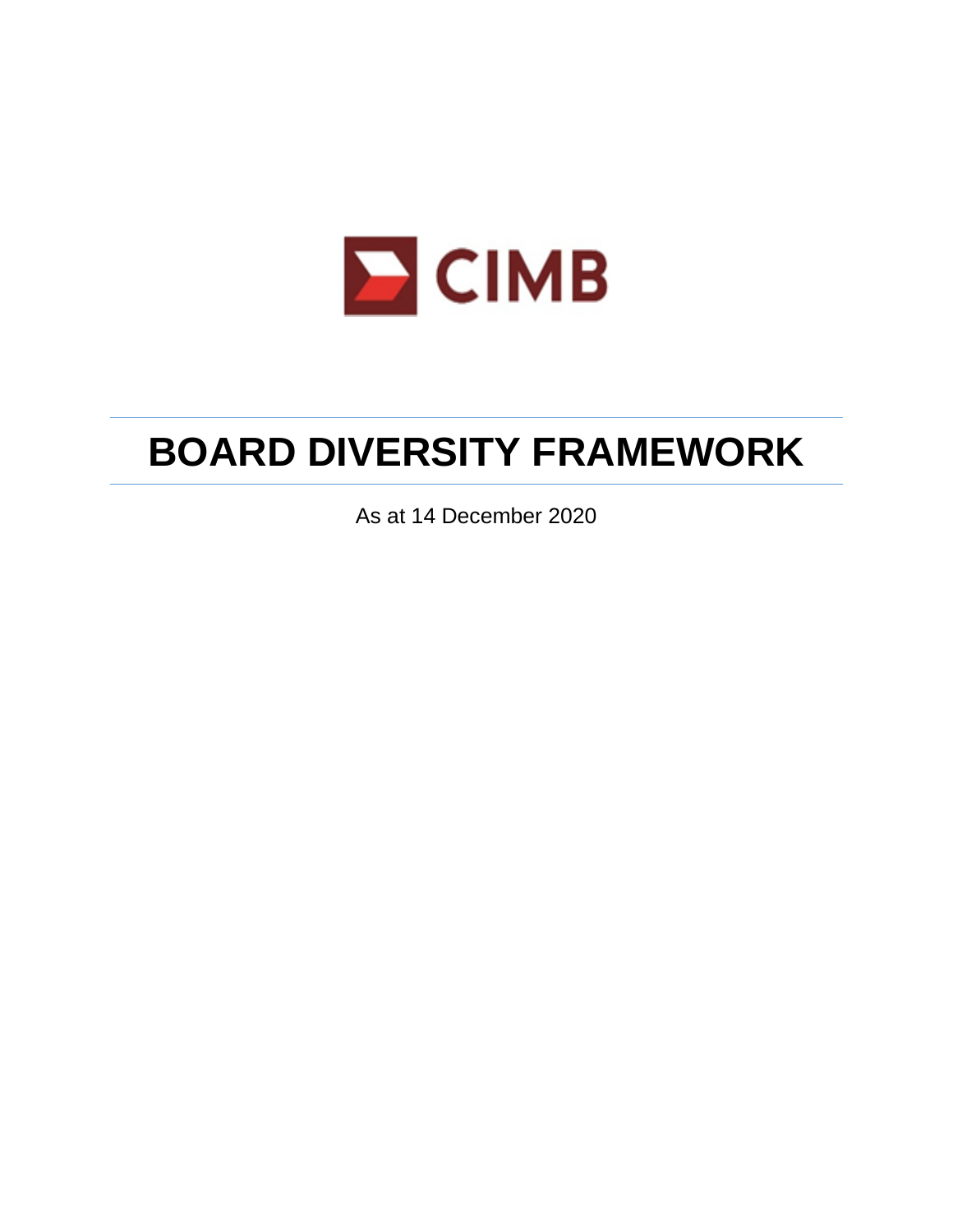

### **BOARD DIVERSITY FRAMEWORK**

### **Table of Contents**

| 3.  |  |
|-----|--|
| 3.1 |  |
|     |  |
| 3.3 |  |
| 3.4 |  |
| 3.5 |  |
| 4.  |  |
| 4.1 |  |
| 4.2 |  |
| 5.  |  |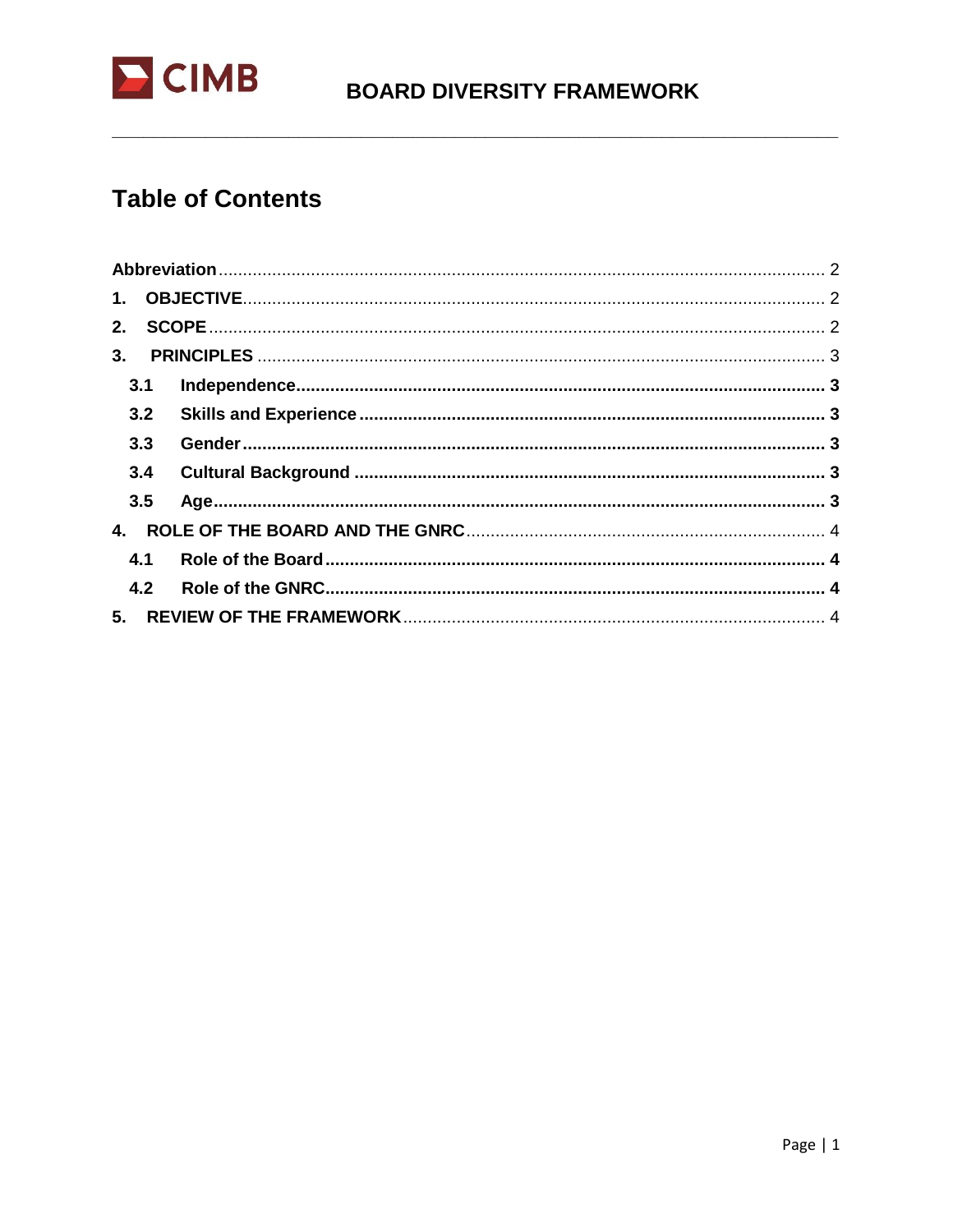

## <span id="page-2-0"></span>**Abbreviation**

Except where the context otherwise requires, the following definitions shall apply throughout this Framework:

**\_\_\_\_\_\_\_\_\_\_\_\_\_\_\_\_\_\_\_\_\_\_\_\_\_\_\_\_\_\_\_\_\_\_\_\_\_\_\_\_\_\_\_\_\_\_\_\_\_\_\_\_\_\_\_\_\_\_\_\_\_\_\_\_\_\_\_\_\_\_**

| <b>Term</b>       | <b>Description</b>                                                    |
|-------------------|-----------------------------------------------------------------------|
| <b>Board</b>      | Board of Directors of CIMB and/ or subsidiaries, whichever applicable |
| <b>CIMB</b>       | <b>CIMB Group Holdings Berhad</b>                                     |
| <b>CIMB Group</b> | CIMB and its subsidiaries                                             |
| <b>Director</b>   | Member of the Board of Directors of CIMB Group                        |
| Framework         | <b>Board Diversity Framework</b>                                      |
| <b>GNRC</b>       | <b>Group Nomination and Remuneration Committee</b>                    |

#### <span id="page-2-1"></span>**1. OBJECTIVE**

CIMB recognises and embraces the benefits of having a diverse Board, and sees increasing diversity at Board level as an essential element in maintaining a competitive advantage. A truly diverse Board will promote and enhance the inclusion of different perspectives and ideas, decision-making, knowledge, skills, experience, cultural background, gender and age to ensure that CIMB Group may benefit from all available talent. These differences will be considered in determining the optimum composition of the Board and when possible, should be balanced appropriately.

The Framework, which is based on various regulations and best practices, sets out the principles to diversity on the Boards of CIMB Group.

The Framework should be read together with the Constitution, Board Charter, Terms of Reference of the Board and relevant Board Committee(s) as well as relevant rules, laws and regulations.

#### <span id="page-2-2"></span>**2. SCOPE**

This Framework applies to the Boards of CIMB Group.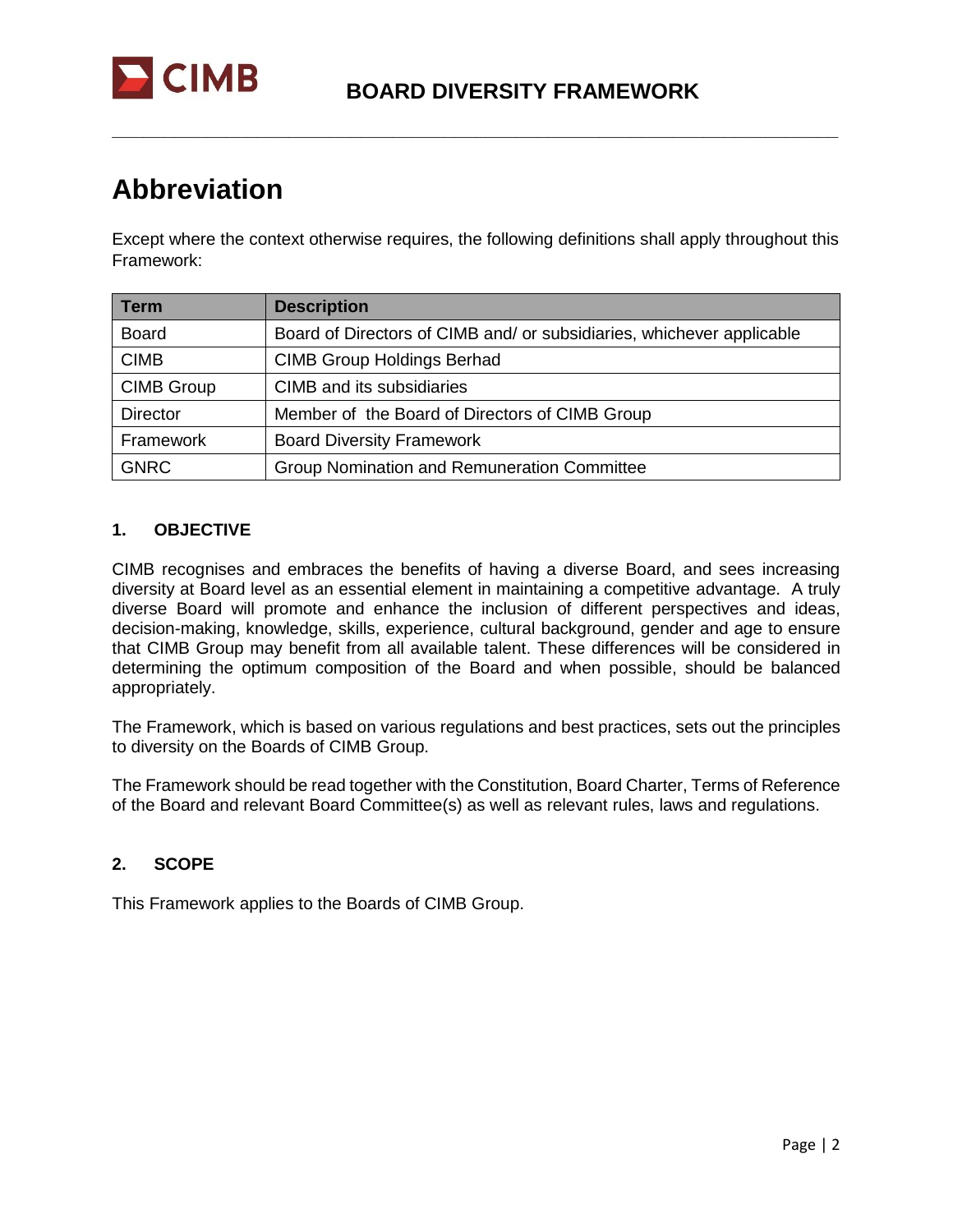

#### <span id="page-3-0"></span>**3. PRINCIPLES**

The Board considers that the concept of diversity incorporates a number of different aspects, such as **independence, skills and experience, gender, cultural background and age**.

**\_\_\_\_\_\_\_\_\_\_\_\_\_\_\_\_\_\_\_\_\_\_\_\_\_\_\_\_\_\_\_\_\_\_\_\_\_\_\_\_\_\_\_\_\_\_\_\_\_\_\_\_\_\_\_\_\_\_\_\_\_\_\_\_\_\_\_\_\_\_**

#### <span id="page-3-1"></span>**3.1 Independence**

The Board represents a balanced composition of Executive, Non-Independent Non-Executive Directors and Independent Directors. A Board with a balanced composition with elements of independence will ensure that no individual or small group of individuals will dominate decisionmaking.

#### <span id="page-3-2"></span>**3.2 Skills and Experience**

An effective Board should comprise Directors with the right mix of skills, knowledge, experience and qualification. These attributes will help the Board to deliver value in meeting CIMB Group's objective and strategic goals as well as be better equipped to respond to challenges.

#### <span id="page-3-3"></span>**3.3 Gender**

Gender diversity on the Board increases the breadth of strategic human and social capital, which results in more diverse ideas and enhances the conversation dynamics. This would eventually result in higher decision quality as well as greater creativity and innovation, thus providing a competitive edge to CIMB Group.

#### <span id="page-3-4"></span>**3.4 Cultural Background**

The Board recognises that the world today is increasingly interconnected in its outlook. It is therefore imperative to engender diversity in the boardroom. This would help foster more inclusiveness within the Board in sharing their diverse knowledge arising from their different cultural background to enhance the Group's international presence as well as leading the Board in rethinking strategy and enabling innovation as well as understanding of the environment.

#### <span id="page-3-5"></span>**3.5 Age**

A multi-generational in the boardroom provides a range of viewpoints and experiences. A Board with a good mix of younger Directors and more senior Directors will benefit CIMB Group by having both youthful perspectives which balances the insight and knowledge that comes from the more experienced members.